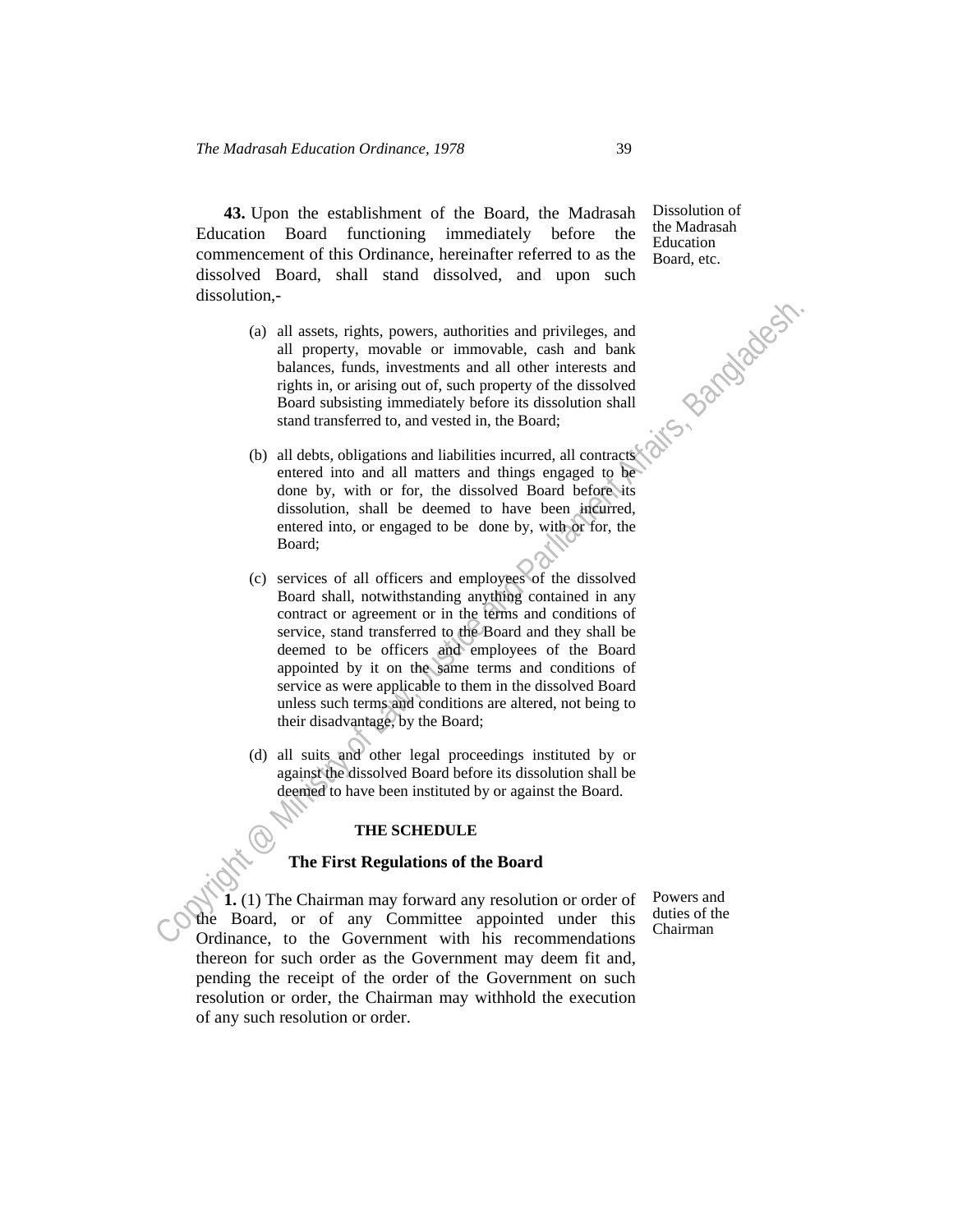(2) The Chairman shall do all acts to ensure that the officers and employees of the Board properly perform the duties entrusted to them and, in particular, he shall-

- (a) write confidential reports on the conduct, character and efficiency of the officers of the Board;
- (b) recommend to the Board any disciplinary action that he considers necessary against any officer of the Board; and
- (c) take such disciplinary action as he considers necessary against other employees of the Board subject to the right of appeal to the Board.

 (3) The Chairman shall countersign travelling allowance bills of the officers and members of the Board (including his own) and members of the Committees appointed under the Ordinance.

efficiency of the officers of the Board;<br>
(b) recommend to the Roard any disciplinary action that here<br>
considers necessary against only officer of the Boundary section<br>
(c) take such disciplinary actions are considered a (4) For the purpose of carrying out the provisions of the Ordinance, the Chairman shall have the power to inspect, or cause an inspection to be made by an officer of the Board or such person or persons' as he may consider suitable, into the affairs of any Madrasah affiliated to, or which has made an application for affiliation to, the Board and to cause an enquiry to be made in like manner in respect of any matter concerning the Board.

 (5) The Chairman shall appoint Paper-setters, Moderators, Translators, Examiners, Head Examiners, Assistant Head Examiners, Scrutineers and Tabulators in connection with the examinations of the Board after considering the recommendations of the Examination Committee.

 $\sim$   $\sim$   $\sim$   $\sim$   $\sim$  $^{1}[* * *]$ 

> (7) The Chairman may delegate in writing to the officers of the Board such of his powers as he considers necessary provided it is not inconsistent with the provisions of the Ordinance or the regulations.

<sup>1</sup> Sub-regulation (6) was omitted by section 5 of the Madrasah Education (Amendment Act, 2006 (Act No. XLIV of 2006).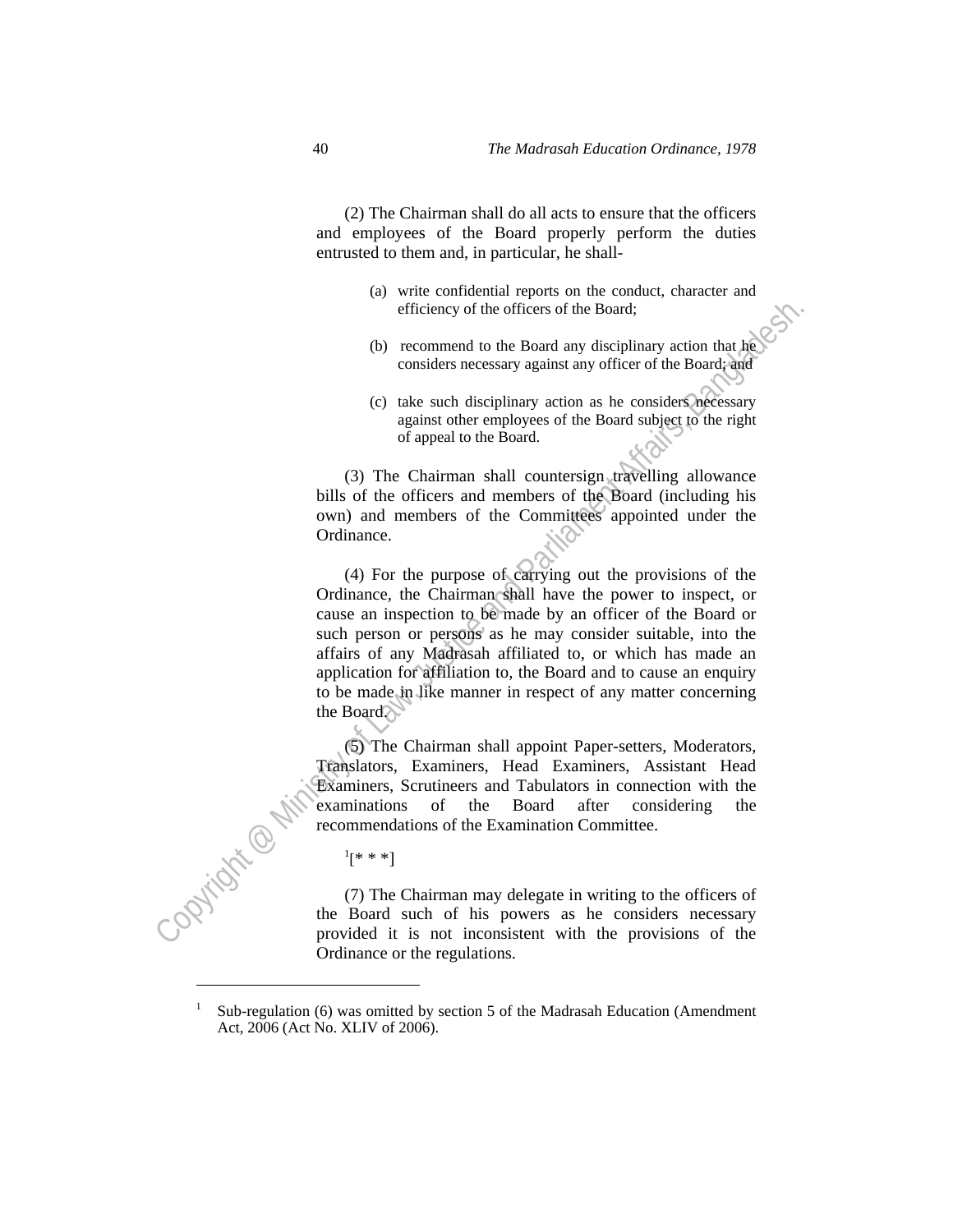**2.** (1) The Registrar shall, subject to the control of the Chairman, be in charge of the Board's office and shall cause the orders and decisions of the Board and the Chairman to be carried out.

 (2) The Registrar shall exercise and perform the following powers and duties, namely:-

- (a) he shall take all possible steps to ensure that the funds of the Board are spent on the purposes for which they are provided;
- (b) he shall cause to be prepared and submit to the Board for approval the annual statement of accounts and budget estimates;
- (2) The Registrar shall exercise and perform the following<br>powers and duties, namely-<br>powers and duties, anely-<br>the Board are spent on the purposes for which they are<br>provided;<br>(b) he shall cause to be prepared and submit (c) he shall convene all meetings of the Board and Committees under the direction of the Chairman. While preparing the agenda for meeting of the Board or a Committee, he shall carry out the direction of the Chairman given in this respect and no item shall be placed on such an agenda or be considered in the meeting without previous permission of the Chairman;
	- (d) he shall conduct the official correspondence of the Board under the authority of the Chairman except the correspondence relating to the conduct of examination and shall record the minutes and maintain the records of the proceedings of the meetings of the Board and the Committees;
	- (e) all fees and dues payable to the Board, and all sums received by the Registrar, shall be credited without delay to the account of the Board in a scheduled bank approved by the Board or in the Government Treasury;
	- $(f)$  he shall be the disbursing officer of the employees of the Board and shall be responsible for proper deduction and recoveries and see that such amounts are credited to the appropriate head of account of the Madrasah Education Fund;
	- (g) he shall be the drawing officer and shall, jointly with the Chairman, sign all cheques above Taka 500; and all cheques of Taka 500 and below shall be signed by the Registrar alone;

Powers and duties of the Registrar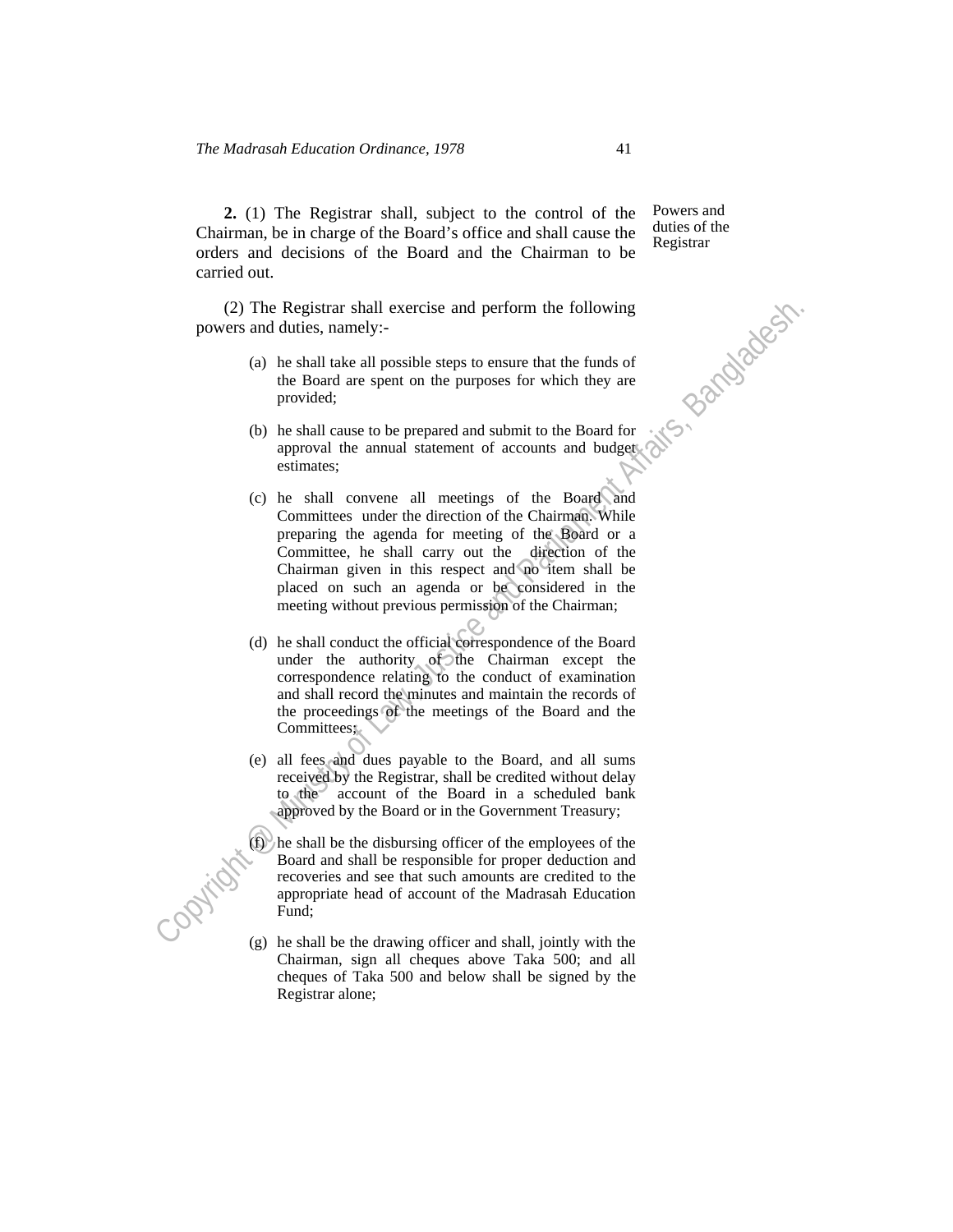- (h) he shall be the custodian of the imprest cash of Taka 2,500 of the Board and shall incur normal expenditure not exceeding Taka 500 for each item at a time. For any unusual expenditure and any normal expenditure exceeding Taka 500, prior approval of the Chairman shall have to be obtained before it is incurred;
- (i) subject to the conditions laid down in clause (h), he shall draw and disburse all contingent and other bills;
- (j) he shall be the controlling officer for the purpose of travelling allowance in respect of the employees of the Board;
- (k) he shall perform such other duties as may be assigned to him by the Chairman.

 (3) Notwithstanding anything to the contrary in this regulation, the Board may assign to any other officer or officers such duties of the Registrar as it may, from time to time, deem necessary.

 **3.** (1) The Controller of Examinations shall, subject to the control of the Chairman, be in-charge of the examination section of the Board and make all necessary arrangements for the holding and conduct of examinations of the Board.

 (2) In particular and without prejudice to the generality of the foregoing provision, the Controller of Examinations shall exercise and perform the following powers and duties, namely: opyright @ Minist

Solution the control of the band distinguished to the control of the small be the controlling of ficer for the purpless of the small be the controlling of ficer for the purpless of the matter of the controlling allowance (a) he shall receive and deal with the applications for admission to the examinations of the Board and carry on all correspondence connected with such examinations and issue necessary documents as admissible under the regulations;

- (b) he shall be responsible for-
	- (i) getting the question papers set in time, translated, moderated and printed and their safe custody and secrecy of the contents at all stages;
	- (ii) proper distribution of question papers and examination materials to all examination centres in time;

Powers and duties of the Controller of Examinations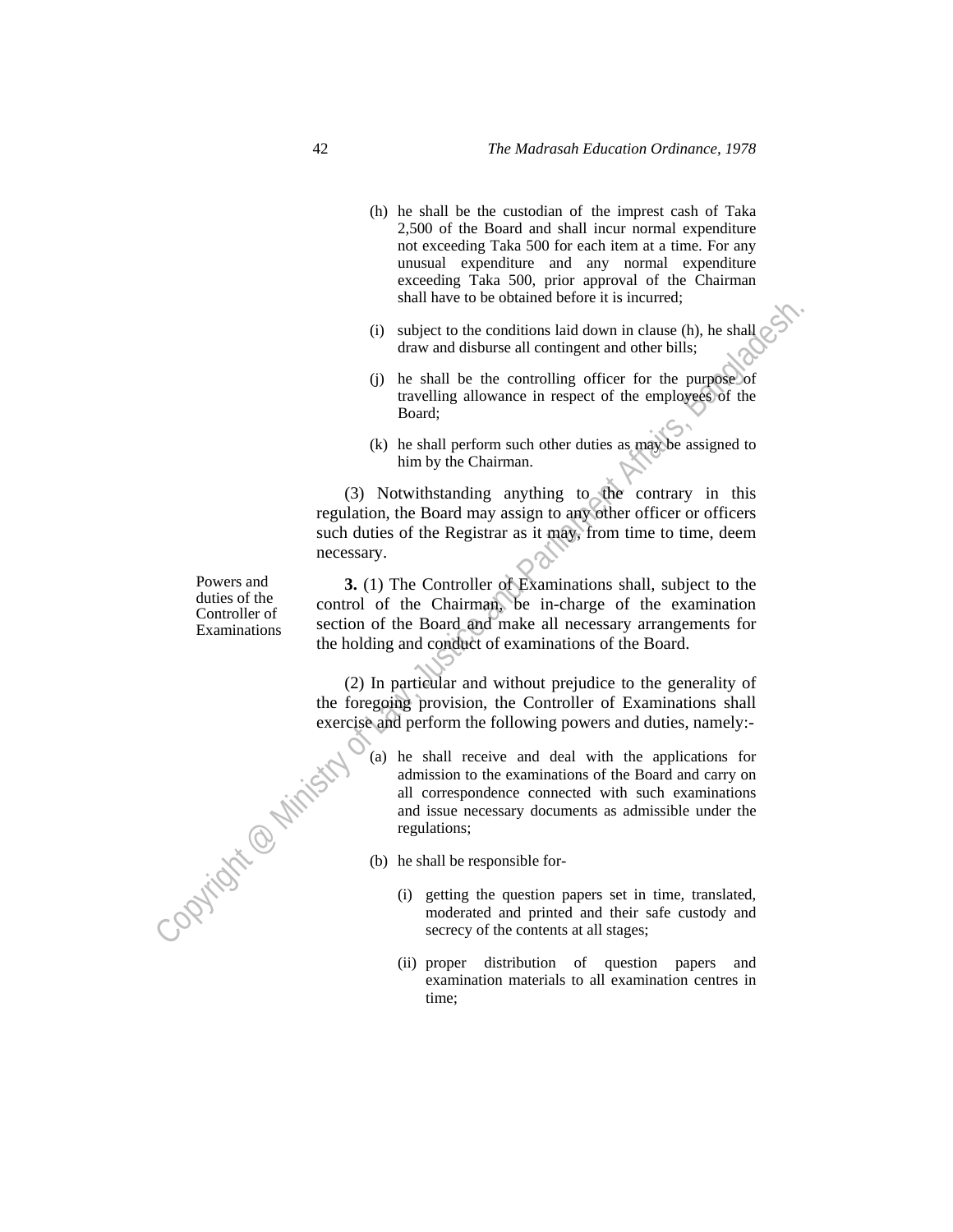- (iii) collection of all answer scripts, surplus examination materials and records and other documents from all centres;
- (iv) holding of the examiners' meetings, distribution of answer scripts to the examiners and collection of the marked answer scripts together with marks sheets from all examiners;
- (v) distribution of the marked answer scripts to the Head Examiners, collection of marks from them and distribution of marks to the respective Tabulators;
- (vi) collection of tabulated results from the Tabulators;
- (vii) publication of results of the examination in time; and
- (viii) issue of certificates and diplomas to the successful candidates in time;
- (c) <sup>1</sup> [he shall sign all Dakhil and Alim certificates and diplomas:]
- marked answer scripts together with marks sheets<br>
from all examiners;<br>
(v) distribution of the marked answer scripts to the<br>
Head Examiners, collection of marks from them and<br>
distribution of the header examples in the ma Provided that power to issue certificates may be delegated to a Deputy Controller of Examinations or Assistant Controller of Examinations by the Board;
	- (d) he shall be responsible for ensuring and maintaining strict secrecy of all information regarding the examinations of the Board;
	- (e) he shall place the recommendations of the Examination Committee before the Chairman on-
		- (i) the selection of centres of examinations including opening of new and closing of old centres of examinations where necessary, and
		- (ii) such other matters as he may deem necessary and as may be required of him by the Chairman;
	- (f) he shall perform such other duties as may be assigned to him by the Chairman;

<sup>&</sup>lt;sup>1</sup> The words and colon "he shall sign all Dakhil and Alim certificates and diplomas:" were substituted for the words and colon "he shall sign all Dakhil, Alim and Fazil certificates and diplomas:" by section 5 of the Madrasah Education (Amendment Act, 2006 (Act No. XLIV of 2006).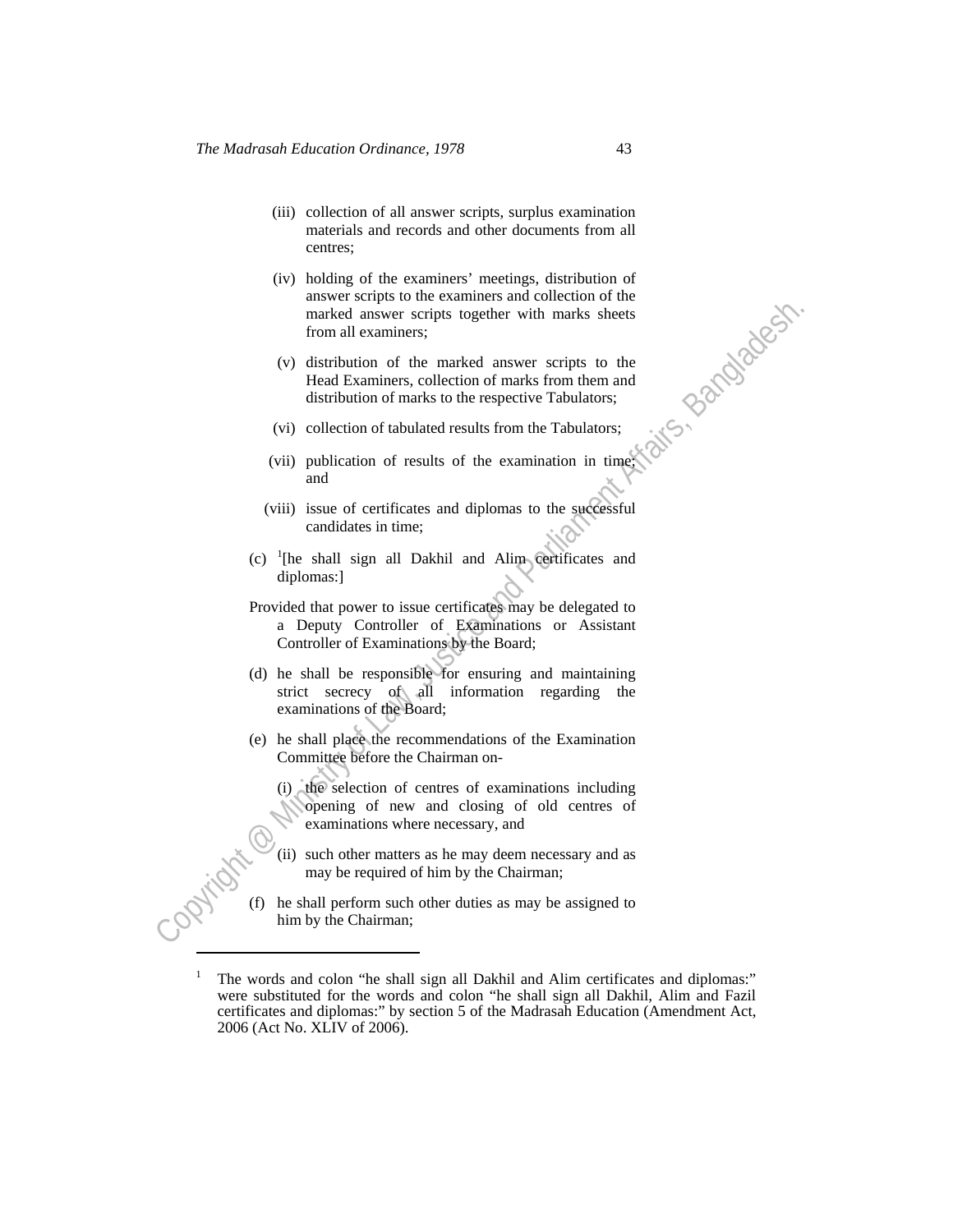- (g) he shall bring to the notice of the Chairman all cases of infringement of rules of examinations with full report for disposal;
- (h) he shall attend all meetings in which matters relating to the examinations of the Board are included in the agenda.
- **4.** (1) The Academic Committee shall consist of-
	- (a) the Chairman, *ex-officio*;
- Committee (b) the Assistant Director of Public Instruction, In-charge of Madrasah Education, *ex-officio*;
- Constitution<br>
Francison de de la Academic Committee shall consist of -<br>
Functions of the Chairman, *ex-officio*;<br>
Committee<br>
Committee<br>
(b) the Assistant Direction or *ex-officio;*<br>
(c) the Director of Technical Education (c) the Director of Technical Education or the officer nominated by him under clause (c) of section 4, *exofficio*;
	- <sup>1</sup>[(d) Chairman, National Curriculm and Text Book Board or an Officer to be nominated by him;]
	- (e) the person nominated by the Government under clause (e) of section 4, *ex-officio*;
	- (f) the person nominated by the Government under clause (f) of section 4, *ex-officio*;
	- (g) two persons to be nominated by the Chairman from amongst the Principals of non-Government Madrasahs;
	- (h) one person to be nominated by the Government from amongst the Principals of Government degree colleges;
	- one person to be nominated by the Chairman from amongst the Superintendents of non-Government Madrasahs; and (2) The Registrar of the Board shall be the Secretary of the Academic Committee.
		- (j) three specialists to be nominated by the Government including specialist in training of teachers.

Academic Committee.

 (3) The members of the Academic Committee, other than the *ex-officio* members, shall hold office for a period of two years.

Constitution Powers and Functions of the Academic

<sup>1</sup> Clause (d) was substituted by section 5 of the Madrasah Education (Amendment Act, 2006 (Act No. XLIV of 2006).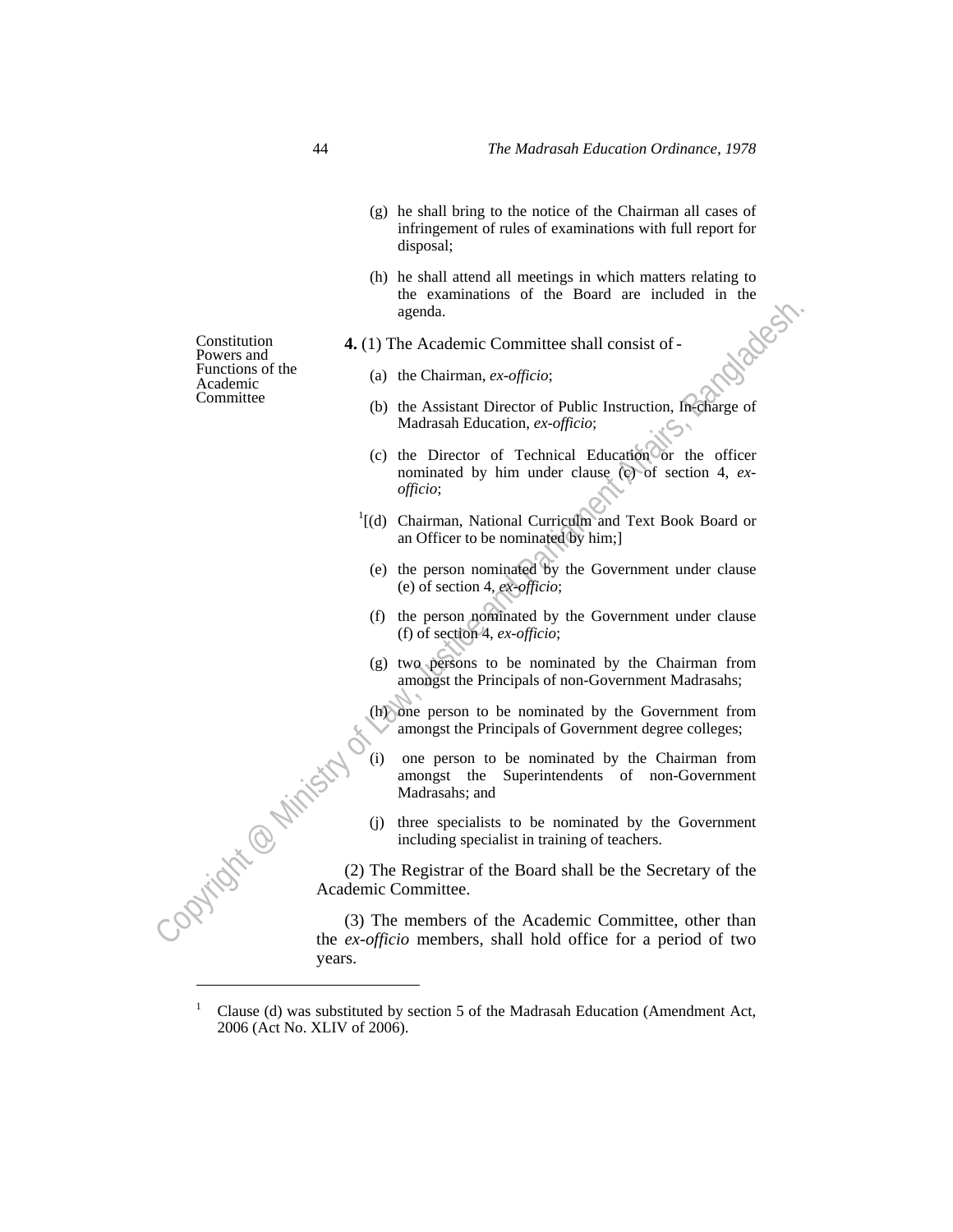(4) The quorum for a meeting of the Academic Committee is five.

 (5) The Academic Committee shall have the power of general regulation and supervision of, and the responsibility for, maintenance of the standard of teaching and examinations.

 (6) Without prejudice to the generality of the provisions of sub-regulations (5) the Academic Committee shall exercise and perform the following powers and duties, namely:-

- (a) it shall maintain standards of teaching and examinations;
- (b) it shall determine the subject or subjects which shall be assigned to each Curricula and Courses of Studies Committee;
- (c) it shall advise the Chairman on the qualifications of the teachers and examiners;
- maintenance of the standard of teaching and examinations.<br>
(6) Without prejudice to the generality of the provisions of<br>
sub-regulations (5) the Academic Committee shall exercise and<br>
perform the following powers and duti (d) it shall advise the Board on all academic matters including the general scheme of studies for an examination, the number of subjects to be included in an examination the value of each subject in respect of marks to be assigned to it, conditions to be fulfilled for passing an examination and for being placed in a particular division.

 **5.** (1) There shall be a Curricula and Courses of Studies Committee for each subject or a group of allied subjects included in the courses of studies organised by the Board. Each such Committee shall consist of the following:<br>
Committees

Constitution and Functions of the Curricula and Courses of Studies<br>Committees

(a) the Chairman, *ex-officio*;

(b) two teachers of the subject at the  $\frac{1}{2}$ [Alim] stage nominated by the Academic Committee;

(c) two teachers of the subject at the  $2$ [Dakhil] stage nominated by the Academic Committee;

<sup>&</sup>lt;sup>1</sup> The word "Alim" was substituted for the word "Kamil" by section 5 of the Madrasah Education (Amendment Act, 2006 (Act No. XLIV of 2006).

The word "Dakhil" was substituted for the word "Fazil" by section 5 of the Madrasah Education (Amendment Act, 2006 (Act No. XLIV of 2006).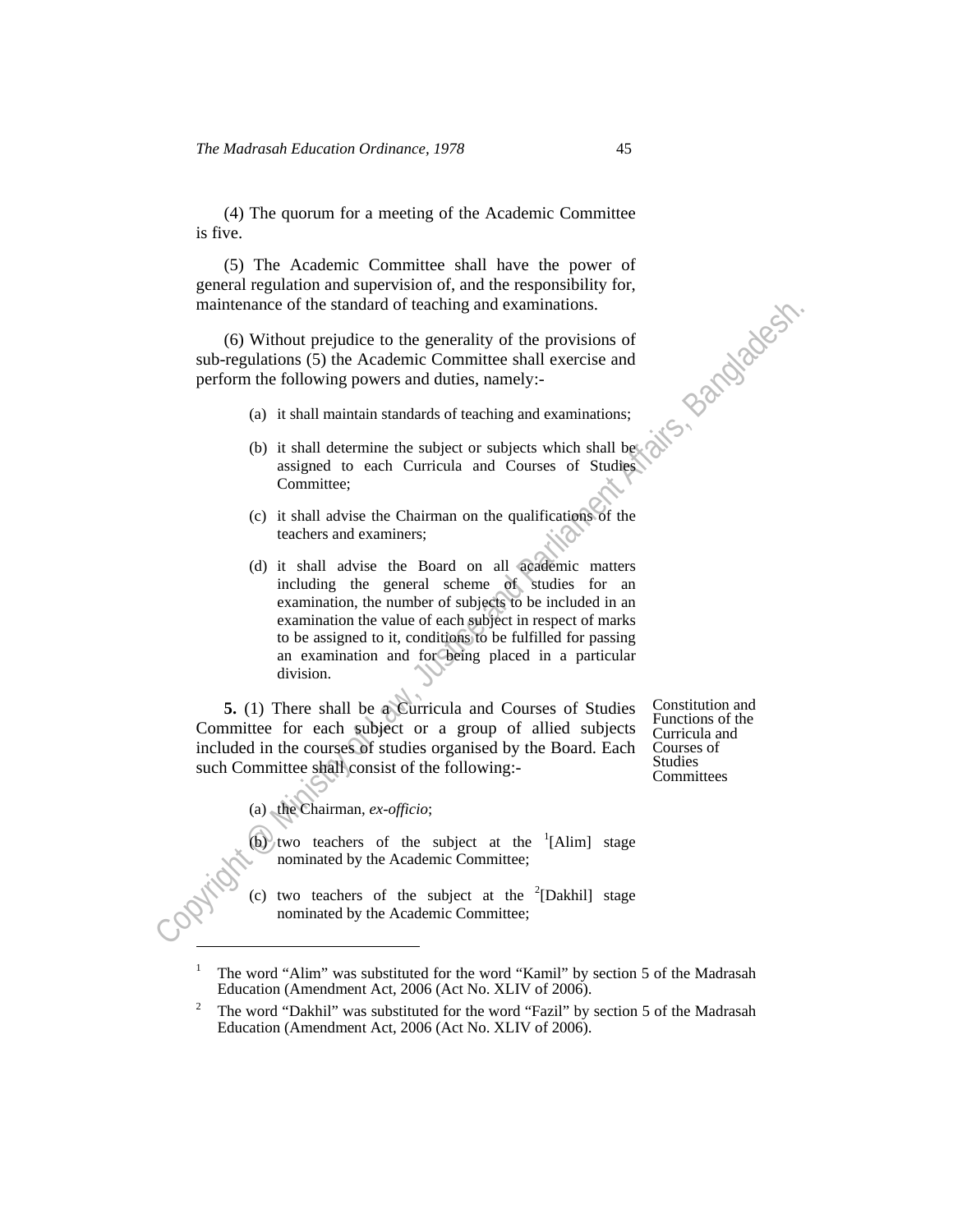- (d) two persons having experience of Madrasah education nominated by the Board;
- (e) one expert in the subject nominated by the Chairman; and
- (f) the Registrar of the Board, *ex-officio*:

(f) the Registrar of the Board, ex-officior.<br>
Provided that if in a subject the required number of teachers<br>
is not available, the Chariman may decide the number<br>
of members of the Curricula and Courses of Studies Committ Provided that if in a subject the required number of teachers is not available, the Chairman may decide the number of members of the Curricula and Courses of Studies Committee for the subject concerned which may be less than nine and may permit the nomination of suitable persons, who are not teachers, as members of the particular Curricula and Courses of Studies Committee.

 (2) The members of the Curricula and Courses of Studies Committee, other than the *ex-officio* members shall hold office for a period of two years.

 (3) The Curricula and Courses of Studies Committee shall consider academic matters relating to the subject or subjects with which it is concerned and shall recommend to the Academic Committee the courses of study and text-books to be prescribed as well as the conditions to be fulfilled for passing the relevant examination in the subject or subjects.

 (4) Three members shall form the quorum at a meeting of the Curricula and Courses of Studies Committee.

 **6.** (1) The Finance Committee shall consist of-

- (a) the Chairman *ex-officio*;
- (b) the Assistant Director of Public Instruction, In-charge of Madrasah Education, *ex-officio*;
- (c) one member to be nominated by the Board;
- (d) two persons to be nominated by the Government;
- (e) the Registrar of the Board, *ex-officio*, who shall be member-Secretary.

 (2) Three members shall form the quorum at a meeting of the Finance Committee.

Constitution and Functions of the Finance Committee

j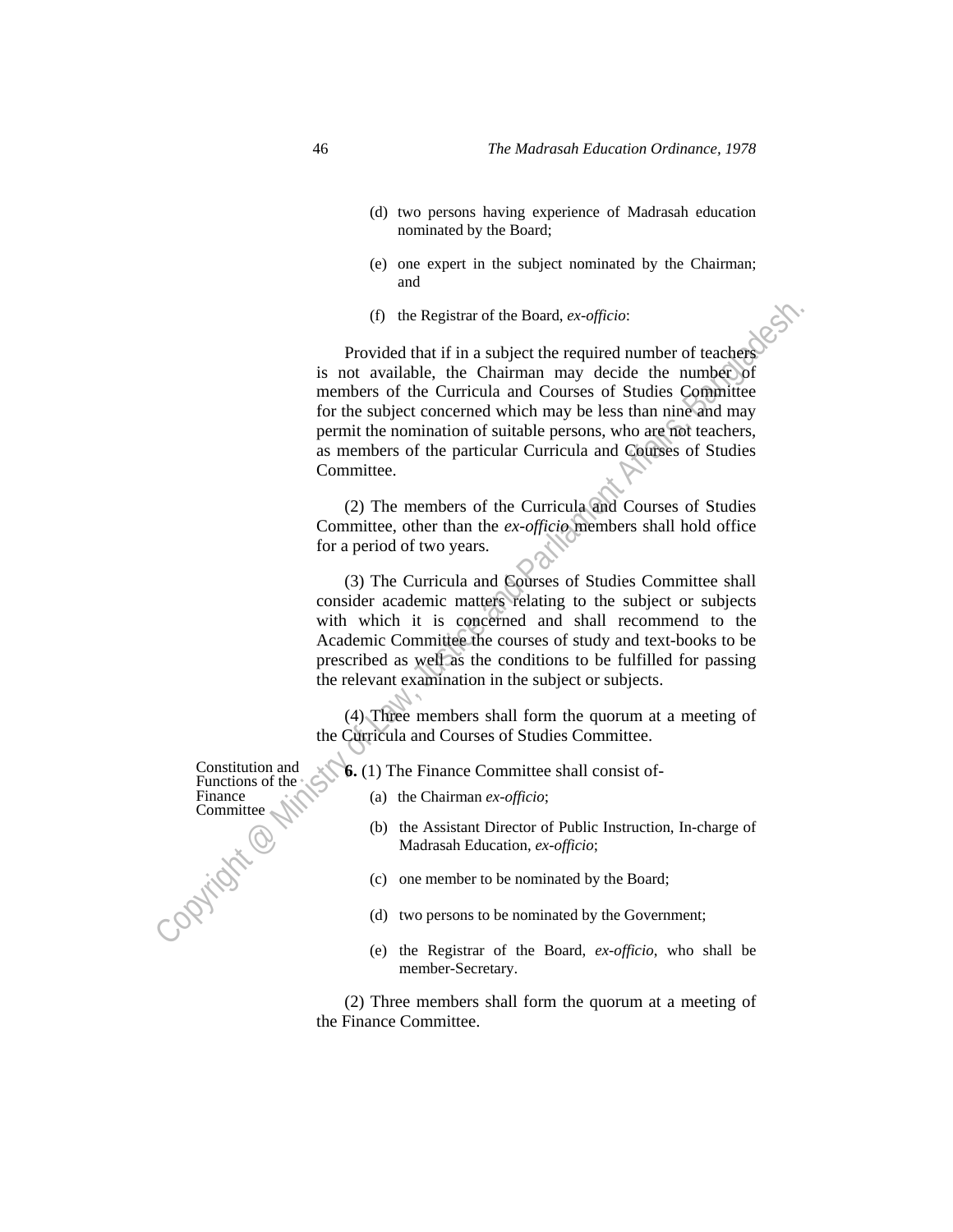- (3) The Finance Committee shall have the power-
	- (a) to prepare the budget estimates of the Board and to revise it when necessary;
	- (b) to recommend transfer of budget provision from one head to another by re-appropriation during the year as and when necessary;
- bead to another by re-appropriation during the year as<br>
und when necessary;<br>
(c) to recommend scation of any special item of<br>
sepecial rate of travelling allowance to dissinguished<br>
visitors or experts:<br>
(d) to review the (c) to recommend sanction of any special item of expenditure not provided for in the budget estimate or special rate of travelling allowance to distinguished visitors or experts;
	- (d) to review the financial position of the Board periodically and make recommendations to the Board for improving its finances;
	- (e) to supervise the accounts of the Board from time to time and recommend appointment of internal auditors when necessary;
	- (f) to lay down the manner in which the budget of the Board shall be prepared and accounts of the Board shall be kept in accordance with the regulations;
	- $(g)$  to recommend changes in, and addition to, the regulations connected with financial matters;
	- (h) to consider audit reports and to recommend action thereon; and
	- (i) to consider any matter referred to it by the Chairman and recommend action thereon.

 (4) The members of the Finance Committee, other than the *ex-officio* members, shall hold office for a period of two years.

 **7.** (1) The Selection Committee shall consist of-

(a) the Chairman, *ex-officio*;

- (b) the Assistant Director of Public Instruction, In-charge of Madrasah Education, *ex-officio*;
- (c) two persons to be nominated by the Government; and
- (d) the Chairman of the Board of Intermediate and Secondary Education in Bangladesh nominated by the Government under clause (d) of section 4, *ex-officio*.

Constitution and Functions of the Selection **Committee**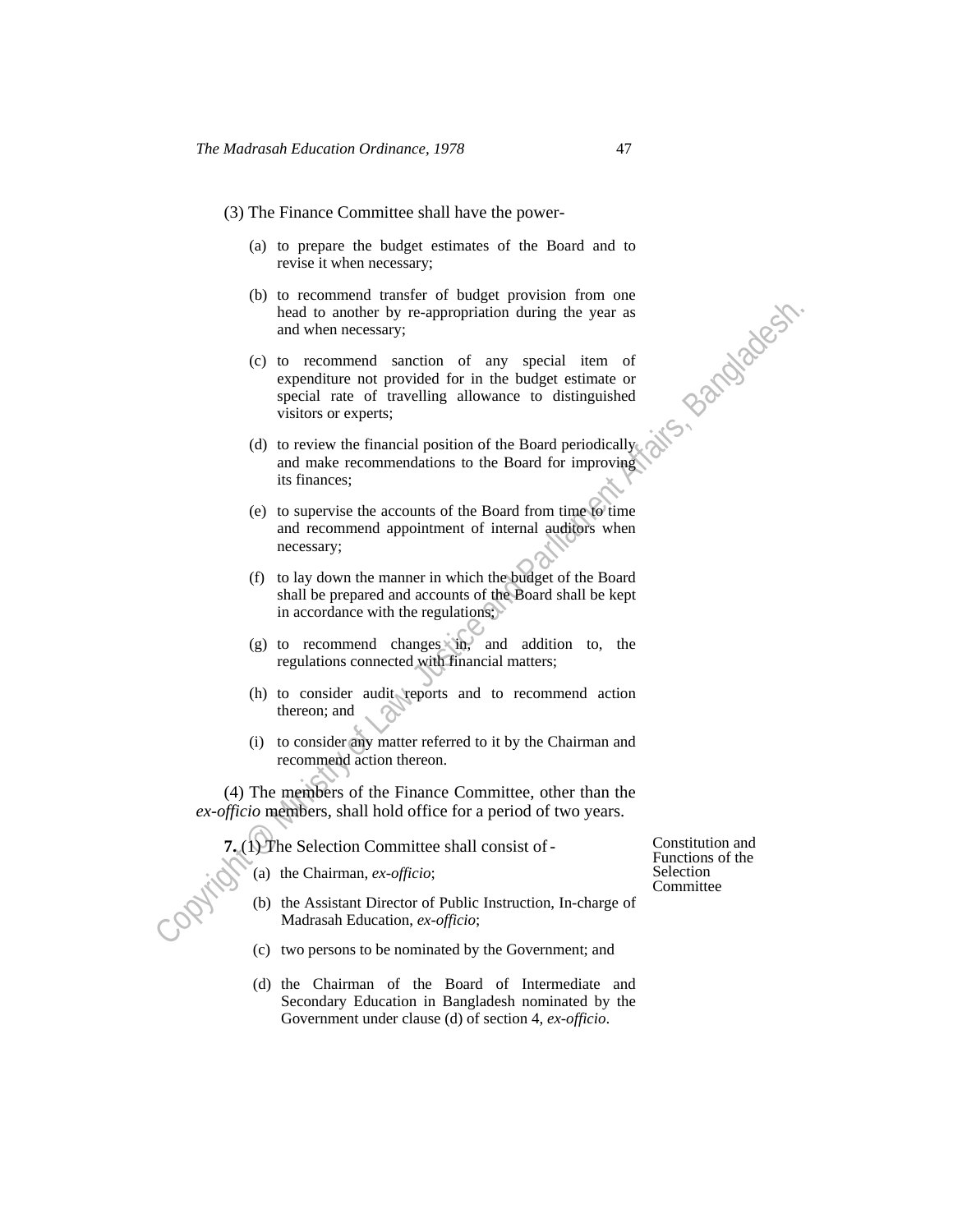$I(2)$  The Selection Committee shall recommend the appointment of the Officers of the Board.]

 (3) Three members shall form the quorum at a meeting of the Selection Committee.

 (4) The members of the Selection Committee, other than the *ex-officio* members, shall hold office for a period of two years.

 (5) Subject to the provisions of this regulation, the Chairman shall form a Selection Committee consisting of not less than five members including the senior officers of the Board for selection of persons for appointment and promotion of employees of which he is the appointing authority.

Appointment of Sub-Committee, etc.

Affiliation, etc., of Madrasahs

 **8.** (1) A Committee may constitute a Sub-Committee and assign to it such functions as it may deem fit.

 (2) When a person ceases to be a member of a Committee, he shall cease to be member of any Sub-Committee of which he is a member by virtue of his membership of that Committee.

 $2$ <sup>2</sup>[9. (1) The Board shall grant affiliation to Ibtedayee Madrasah, Dakhil Madrasah and Alim Madrasah if it is satisfied on receipt of reports of inspection from the Directorate of Secondary and Higher Education or from the Directorate of Primary and Mass Education, as the case may be, that the conditions prescribed for such affiliation are satisfactorily fulfilled.  $\Diamond$ 

 (2) The authorities of Ibtedayee Madrasah and Dakhil Madrasah shall not open the next higher class without prior permission of the Board.

(4) The members of the Selection Committee, other than the ex-officio members, shall hold office for a period of two years.<br>
Cost the proposition and form a Selection Committee consisting of not less than five members inc (3) The affiliation of any Ibtedayee Madrasah or Dakhil Madrasah or Alim Madrasah or recognition of a group of courses of studies may be cancelled by the Board and the permission already accorded shall be withdrawn if, on receipt of reports of inspection, it is satisfied that the conditions necessary for affiliation or permission have ceased to be fulfilled.

<sup>1</sup> Sub-regulation (2) was substituted by section 5 of the Madrasah Education (Amendment Act, 2006 (Act No. XLIV of 2006). 2

Regulation 9 was substituted by section 5 of the Madrasah Education (Amendment Act, 2006 (Act No. XLIV of 2006).